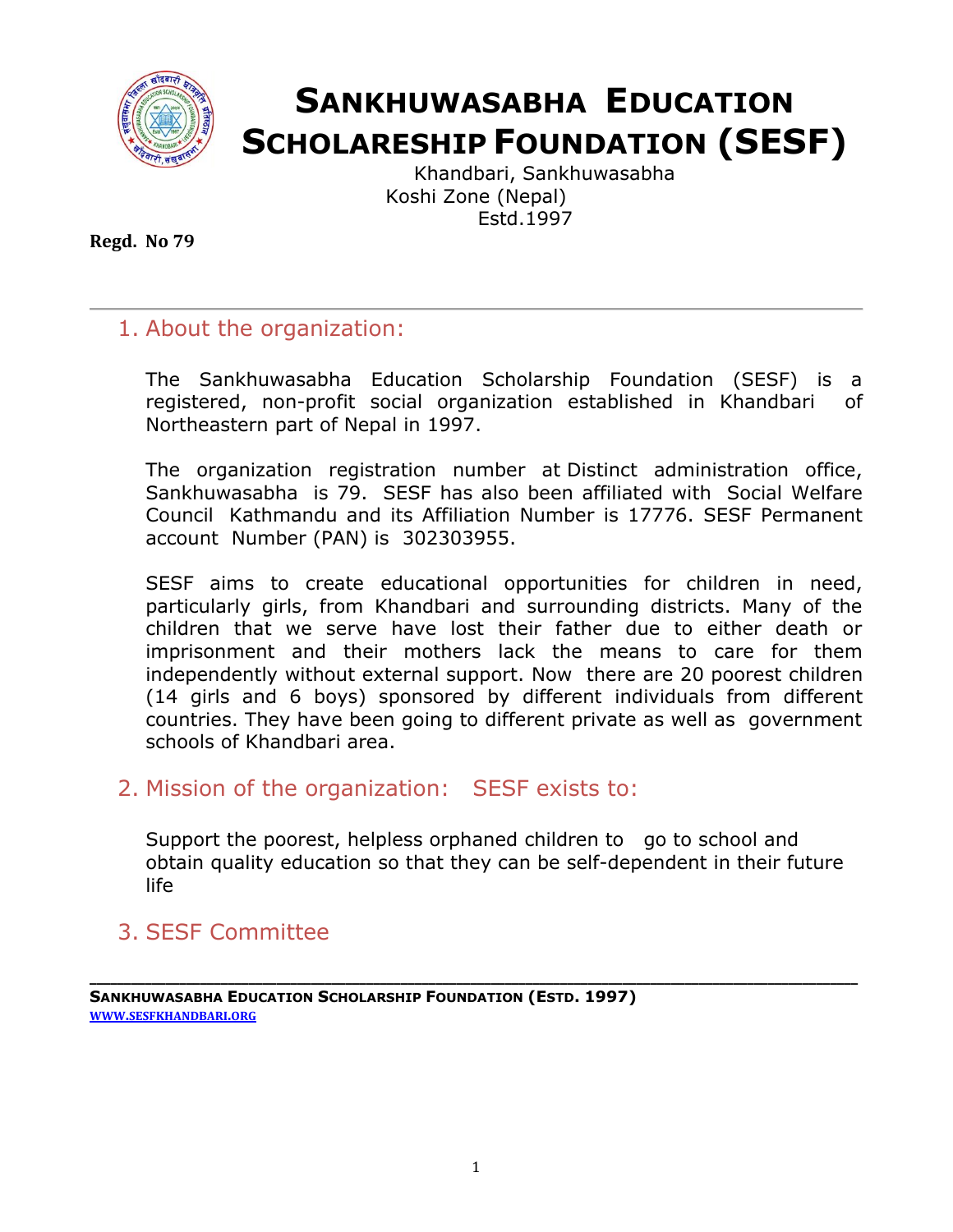SESF has a working committee of 7 members and an international Chief Adviser Mrs. Alyssa Nyberg. All our committee members are committed to volunteering service.

#### 4. Guiding principle principles

SESF is from discrimination among any castes and religions. Maximum utilization of minimum resource, accountability, transparency and selfless service are sour guiding principles

# 5. SESF Current Projects:

#### a. Child Sponsorship Program:

SESF Child Sponsorship Program efforts to bring change in the lives of poorest children in Sankhuwasabha district of eastern Nepal. Under this program, Donors can also select a child to sponsor through SESF. The sponsored children receive education at either a private English boarding school or a government school in Khandbari.

The sponsored children receive money for their school uniforms, monthly school fees, stationery, medical treatment, etc.

#### b. Scholarship distribution program.

SESF distributes education scholarship from its general fund to the children of the poorest families and helps them to continue their study and obtain educational qualification.

# c. Orphanage Support Program

**\_\_\_\_\_\_\_\_\_\_\_\_\_\_\_\_\_\_\_\_\_\_\_\_\_\_\_\_\_\_\_\_\_\_\_\_\_\_\_\_\_\_\_\_\_\_\_\_\_\_\_\_\_\_\_\_\_\_\_\_\_\_\_\_\_\_\_\_\_\_\_\_\_\_\_\_\_\_\_\_\_\_\_\_\_\_\_\_\_\_\_\_\_\_\_\_\_\_\_\_\_\_\_\_\_\_\_\_\_\_\_**